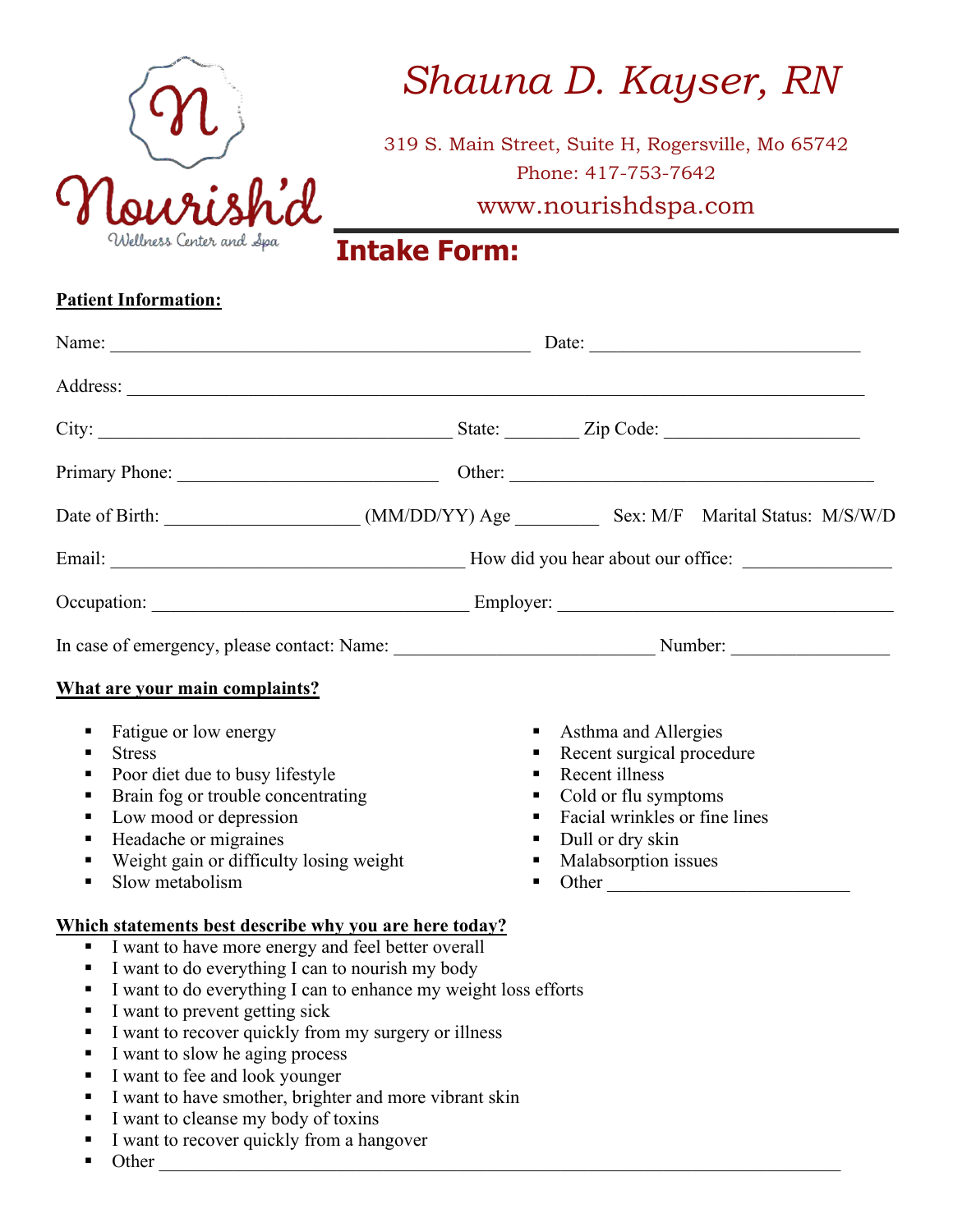### **Medical History**

| Are you pregnant or breastfeeding? Yes / No Date of last Lab testing                                                                                     |  |  |  |
|----------------------------------------------------------------------------------------------------------------------------------------------------------|--|--|--|
| Have you ever been told that you have an electrolyte imbalance or other abnormal labs?                                                                   |  |  |  |
| Please check all that apply                                                                                                                              |  |  |  |
| High magnesium levels<br>$\circ$<br>High Calcium levels<br>$\circ$<br>Low Potassium levels<br>$\circ$<br>High iron levels<br>$\circ$<br>Other<br>$\circ$ |  |  |  |
| Are you a diabetic? YES / NO Are you a smoker? Yes / No IF yes, how much?                                                                                |  |  |  |
| Do you drink Alcohol? Yes / No IF yes how much and how often?                                                                                            |  |  |  |
| Do you use any recreational drugs? Yes / No IF Yes, What and when did you last use?                                                                      |  |  |  |
| Please list everything you are currently taking:                                                                                                         |  |  |  |
| Prescription Medication-Strength-Frequency-Condition being treated                                                                                       |  |  |  |
|                                                                                                                                                          |  |  |  |
|                                                                                                                                                          |  |  |  |
| Over the Counter Drugs-Strength-Frequency-Condition being treated Vitamins and Other Supplements-<br>Strength-Frequency-Condition being treated          |  |  |  |
|                                                                                                                                                          |  |  |  |
|                                                                                                                                                          |  |  |  |

 $\mathcal{L}_\mathcal{L} = \{ \mathcal{L}_\mathcal{L} = \{ \mathcal{L}_\mathcal{L} = \{ \mathcal{L}_\mathcal{L} = \{ \mathcal{L}_\mathcal{L} = \{ \mathcal{L}_\mathcal{L} = \{ \mathcal{L}_\mathcal{L} = \{ \mathcal{L}_\mathcal{L} = \{ \mathcal{L}_\mathcal{L} = \{ \mathcal{L}_\mathcal{L} = \{ \mathcal{L}_\mathcal{L} = \{ \mathcal{L}_\mathcal{L} = \{ \mathcal{L}_\mathcal{L} = \{ \mathcal{L}_\mathcal{L} = \{ \mathcal{L}_\mathcal{$ 

 $\_$ 

## **2 Name and Date of Birth: \_\_\_\_\_\_\_\_\_\_\_\_\_\_\_\_\_\_\_\_\_\_\_\_\_\_\_\_\_\_\_\_\_\_\_\_**